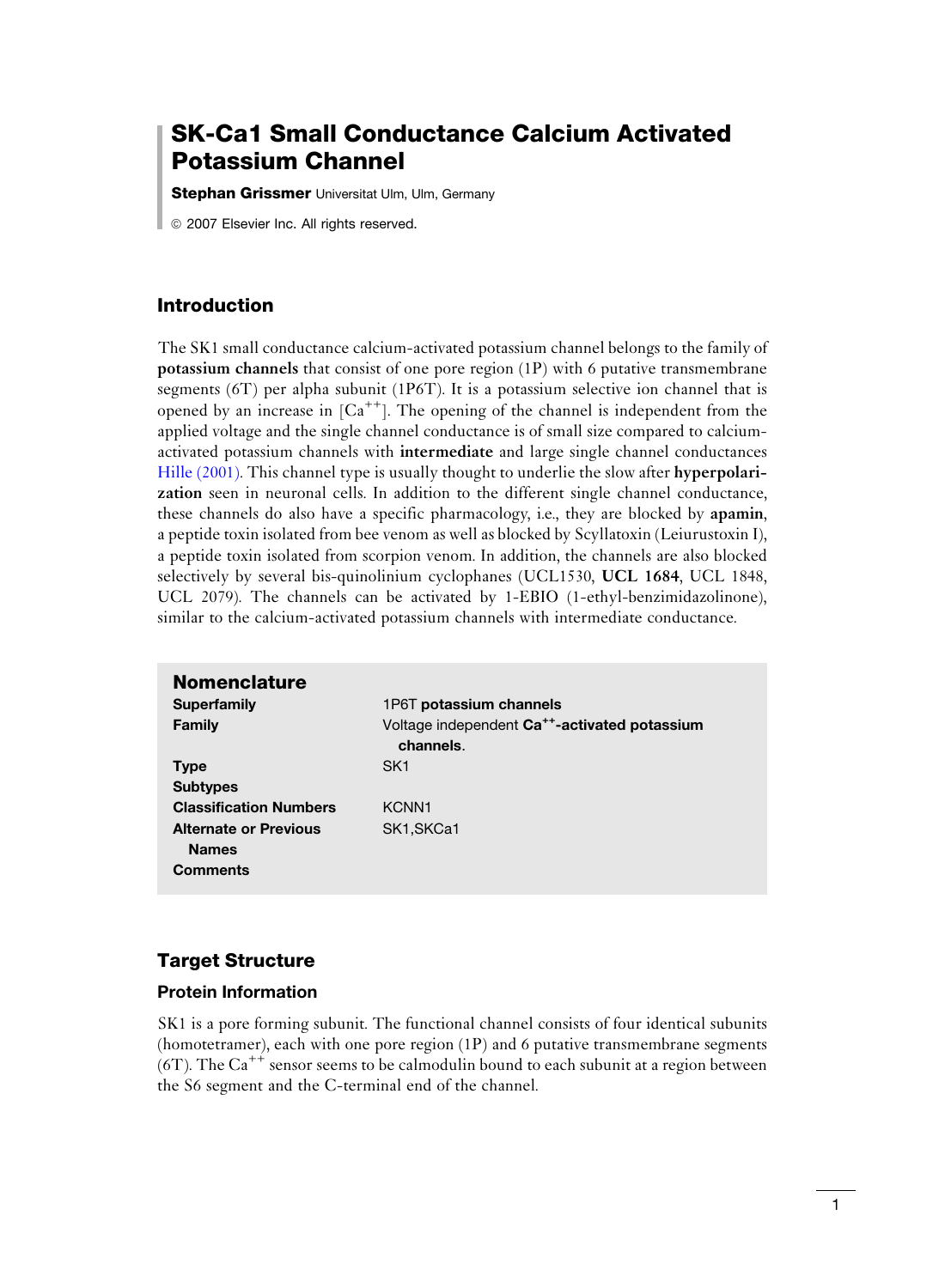|                                                                                            | <b>Number or Name</b>        | <b>Comments</b>                                                                                                                                                                                                                                                                                                                                                         |
|--------------------------------------------------------------------------------------------|------------------------------|-------------------------------------------------------------------------------------------------------------------------------------------------------------------------------------------------------------------------------------------------------------------------------------------------------------------------------------------------------------------------|
| <b>Subunit Name</b><br><b>Organism Name</b><br><b>Gene Accession #</b>                     | hKCNN1<br>human<br>NM 002248 | U69883 Kohler et al (1996), AF1311938 Litt<br>et al (1999), AF131939 Litt et al (1999)<br>isoform generated by skipping of exon 9<br>are lacking the ability to bind calmodulin<br>Zhang et al (2001).                                                                                                                                                                  |
| <b>SwissProt Accession #</b><br># of Amino Acid Residues<br><b>Protein Sequence Motifs</b> | Q92952<br>561                | hKCNN1 contains 1 consensus site for<br>N-glycosylation, 1 consensus site for<br>cAMP- and cGMP-dependent protein<br>kinase phosphorylation, 7 consensus<br>sites for Protein kinase C phosphorylation,<br>5 consensus sites for Casein kinase II<br>phosphorylation, 4 consensus sites for<br>N-myristoylation, 2 leucine zipper motives<br>and 2 prolin-rich regions. |
| <b>Chromosomal Localization</b>                                                            | 19p13.1                      | Litt et al (1999), Ganshani et al (2000)<br>NT_011288 genomic working draft<br>sequence chromosome 19, AH007779 all<br>Exons, Exon 1 AF131938, Exon<br>2 AF131939. Exon 3 AF131940. Exon 4<br>AF131941, Exon 5 AF131942, Exon 6<br>AF131943, Exon 7 AF131944, Exon<br>8 AF131945, Exon 9 AF131946, Exon 10<br>AF131947, Exon 11 AF131948                                |

### Protein Sequence Information

|                                 | <b>Number or Name</b> | Comments                                                                                                                                                                                                                                                                                                                                              |
|---------------------------------|-----------------------|-------------------------------------------------------------------------------------------------------------------------------------------------------------------------------------------------------------------------------------------------------------------------------------------------------------------------------------------------------|
| <b>Subunit Name</b>             | rKCNN1                |                                                                                                                                                                                                                                                                                                                                                       |
| <b>Organism Name</b>            | rat                   |                                                                                                                                                                                                                                                                                                                                                       |
| <b>Gene Accession #</b>         | NM 01931              | Kohler et al (1996) U69885                                                                                                                                                                                                                                                                                                                            |
| <b>SwissProt Accession #</b>    | P70606                |                                                                                                                                                                                                                                                                                                                                                       |
| # of Amino Acid Residues        | 537                   |                                                                                                                                                                                                                                                                                                                                                       |
| <b>Protein Sequence Motifs</b>  |                       | rKCNN1 contains contains 1 consensus site<br>for N-glycosylation, 1 consensus site for<br>cAMP- and cGMP-dependent protein<br>kinase phosphorylation, 8 consensus sites<br>for Protein kinase C phosphorylation, 6<br>consensus sites for Casein kinase II<br>phosphorylation, 5 consensus sites for<br>N-myristoylation and 1 leucine zipper motive. |
| <b>Chromosomal Localization</b> |                       |                                                                                                                                                                                                                                                                                                                                                       |

|                         | <b>Number or Name</b> | <b>Comments</b>                                                                                                                                                                                      |
|-------------------------|-----------------------|------------------------------------------------------------------------------------------------------------------------------------------------------------------------------------------------------|
| <b>Subunit Name</b>     | mKCNN1                |                                                                                                                                                                                                      |
| <b>Organism Name</b>    | mouse                 |                                                                                                                                                                                                      |
| <b>Gene Accession #</b> | AF116525              | Transcript starts with exon 3.1 Shmukler<br>et al (2001), NM 032397 NCBI automated<br>annotation project. isoforms I through VIII<br>are generated by alternative splicing of<br>exons 8, 8a, and 9. |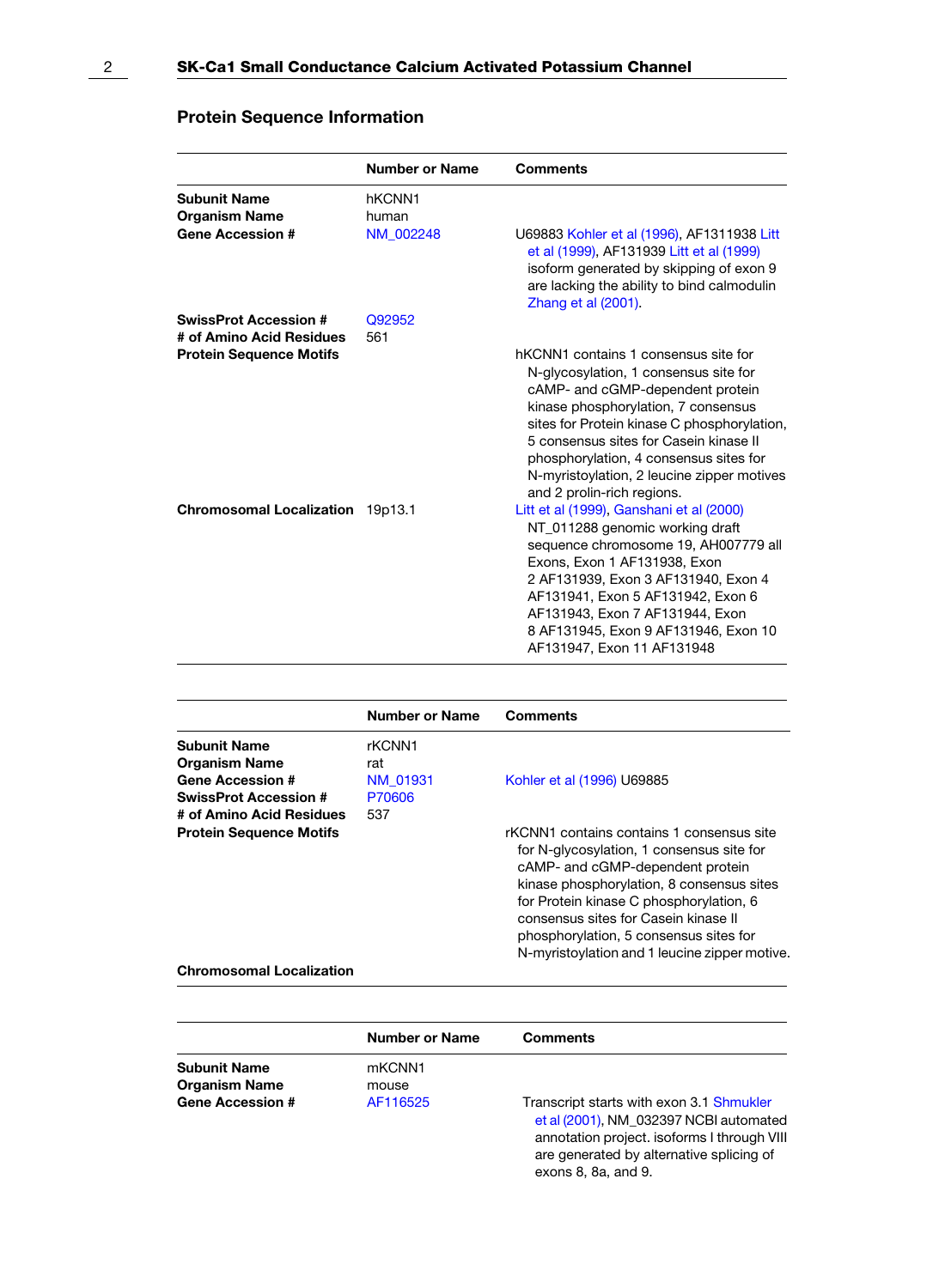| <b>SwissProt Accession #</b>   | Q9EQR3 |                                                                                                                                                                                                                                                                                                                               |
|--------------------------------|--------|-------------------------------------------------------------------------------------------------------------------------------------------------------------------------------------------------------------------------------------------------------------------------------------------------------------------------------|
| # of Amino Acid Residues       | 580    |                                                                                                                                                                                                                                                                                                                               |
| <b>Protein Sequence Motifs</b> |        | mKCNN1 contains 1 consensus site for                                                                                                                                                                                                                                                                                          |
|                                |        | Nglycosylation, 1 consensus site for<br>cAMP and cGMP deependent protein<br>kinase phosphorylation, 8 consensus<br>sites for protein kinaseC phosphorylation,<br>5 consensus sites for caseinkinase II<br>physphorylation, 5 consensus sites for<br>Nmyristoylation, 1 glutamate rich region<br>and 2 leucine zipper motives. |
| Chromosomal Localization 8     |        | NW 000344 Mus musculus WGS<br>supercontig Mm8 WIFeb01 189,<br>AF297870 exon 11 Shmukler et al (2001).<br>AF299358 Exon A Shmukler et al (2001).<br>AF297869 exons 3 through 10 Shmukler<br>et al (2001), AH010601 exons 3 through<br>11 Shmukler et al (2001).                                                                |

|                                                                        | <b>Number or Name</b>               | <b>Comments</b>                                                                                                                                                                                                                                                                                                                                                                                                                                                                                   |
|------------------------------------------------------------------------|-------------------------------------|---------------------------------------------------------------------------------------------------------------------------------------------------------------------------------------------------------------------------------------------------------------------------------------------------------------------------------------------------------------------------------------------------------------------------------------------------------------------------------------------------|
| <b>Subunit Name</b><br><b>Organism Name</b><br><b>Gene Accession #</b> | mKCNN1 isoform<br>mouse<br>AF303463 | Shmukler et al (2001) containes exon A,                                                                                                                                                                                                                                                                                                                                                                                                                                                           |
|                                                                        |                                     | AF303462 containes exons C/B1 and<br>AF303461 containes exons C/B1/B2, All<br>transcripts joined exon 3.2 and have the<br>same ORF starting at Met 44.                                                                                                                                                                                                                                                                                                                                            |
| <b>SwissProt Accession #</b>                                           | Q9EQR3                              |                                                                                                                                                                                                                                                                                                                                                                                                                                                                                                   |
| # of Amino Acid Residues                                               | 536                                 |                                                                                                                                                                                                                                                                                                                                                                                                                                                                                                   |
| <b>Protein Sequence Motifs</b>                                         |                                     | mKCNN1 isoform contains 1 consensus site<br>for Nglycosylation, 1 consensus site for<br>cyclic AMP and cyclic GMP deependent<br>protein kinase phosphorylation, 7<br>consensus sites for protein kinaseC<br>phosphorylation, 5 consensus sites for<br>caseinkinase II physphorylation, 5<br>consensus sites for Nmyristoylation, 1<br>glutamate rich region and 2 leucine zipper<br>motives.                                                                                                      |
| <b>Chromosomal Localization</b>                                        | -8                                  | NW 000344 Mus musculus WGS<br>supercontig Mm8_WIFeb01_189,<br>AF297870 exon 11 Shmukler et al (2001),<br>AF299358 Exon A Shmukler et al (2001).<br>AF297869 exons 3 through 10 Shmukler<br>et al (2001), AH010601 exons 3 through<br>11 Shmukler et al (2001) supercontig<br>Mm8 WIFeb01 189, AF297870 exon 11<br>Shmukler et al (2001), AF299358 Exon<br>A Shmukler et al (2001), AF297869 exons<br>3 through 10 Shmukler et al (2001),<br>AH010601 exons 3 through 11 Shmukler<br>et al (2001). |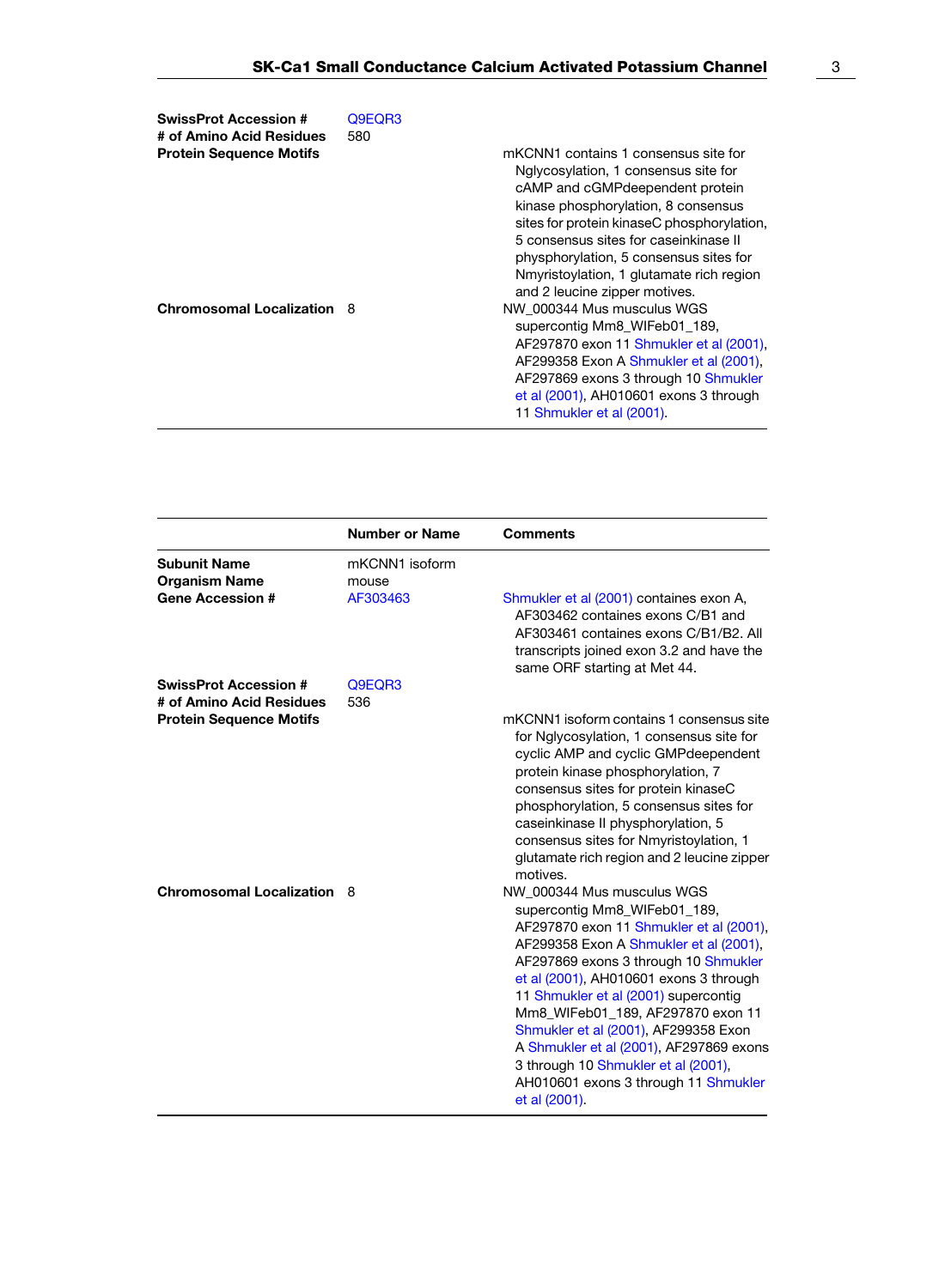#### Localization

#### Protein

Neurons [Hille \(2001\)](#page-6-0)

### mRNA

Hippocampus (CA3), dentate gyrus, subiculum, anterior olfactory nucleus, olfactory tubercle, cerebellum, cortex [Stocker et al \(2000\).](#page-6-0)

#### Ligands, Substrates, Ions

### Ligands

 $Ca^{++}$ , calmodulin

#### **Substrates**

| Name                 | <b>Km value</b> | <b>Km</b> units | Reference                               | Remarks |
|----------------------|-----------------|-----------------|-----------------------------------------|---------|
| $Ca++$<br>Calmodulin | ~100            | пM              | Kohler et al (1996)<br>Xia et al (1998) |         |

#### Ions

|                              | Value    | Units | Reference    | <b>Remarks</b>                                                                            |
|------------------------------|----------|-------|--------------|-------------------------------------------------------------------------------------------|
| Potassium<br>Conductance     | $4 - 20$ | pS    | Hille (2001) | The higher conductance is measured<br>with elevated external potassium<br>concentrations. |
| <b>Voltage</b><br>Dependence | none     |       |              |                                                                                           |

### Effectors, Products

Establishing a link between Ca<sup>++</sup>-based second messenger systems and the electrical activity of cells.

### Endogenous Regulation

### Protein Partners

calmodulin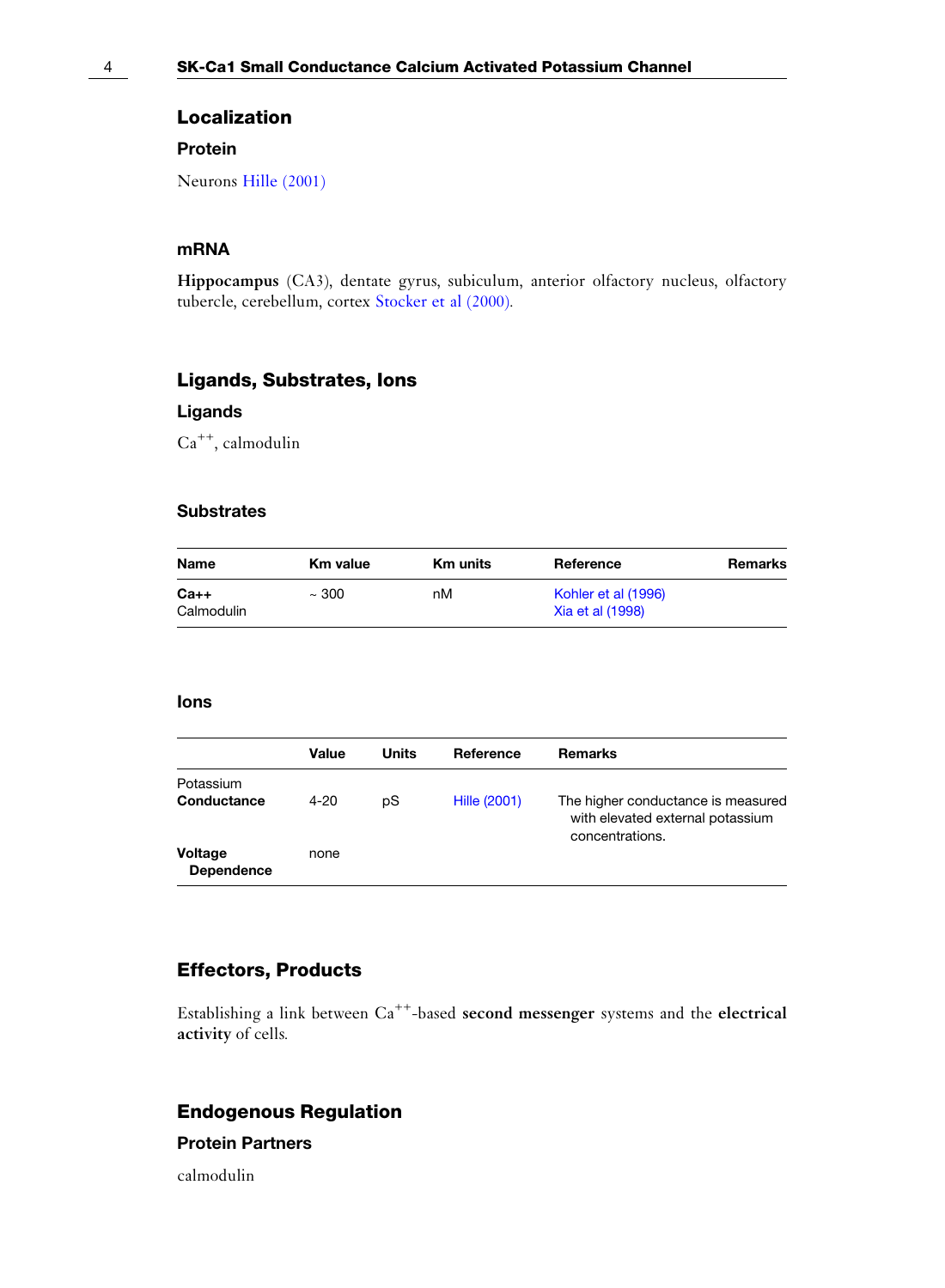### Pharmacological Regulation

Selective peptide blockers for SKchannels are thought to be apamin and scyllatoxin [Hille](#page-6-0) [\(2001\).](#page-6-0) Highly selective non-peptide blockers are different bis-quinolinium cyclophanes [Stroebaek et al \(2000\),](#page-6-0) [Shah et al \(2000\).](#page-6-0) Non-selective, more unspecific blockers are dtubocurarine, verapamil, diltiazem, and tetraethylammonium. Openers are 1-ethylbenzimidazolinone (1-EBIO, [Pedarzani et al \(2001\)](#page-6-0) ); EBIO activates also IK channels [Devor et al \(1996\)](#page-6-0) but not BK channels.

#### Agonist / Activator / Substrate

|     |                    |                                           | Value Units Organism Organ Tissue Cell Line/Type Reference |                           | <b>Comments</b>                                                                                                                                                                                                                 |
|-----|--------------------|-------------------------------------------|------------------------------------------------------------|---------------------------|---------------------------------------------------------------------------------------------------------------------------------------------------------------------------------------------------------------------------------|
|     |                    | Agent: 1-ethyl-benzimidazolinone (1-EBIO) |                                                            |                           |                                                                                                                                                                                                                                 |
| Ki: | $\sim 650$ $\mu$ M | human<br>KCNN1                            | Xenopus<br>oocytes                                         | Pedarzani<br>et al (2001) | 1-EBIO activates<br>directly the<br>channel and<br>requires the<br>presence of<br>intracellular Ca <sup>++</sup><br>method:<br>electrophysiology<br>(whole cell) Ki<br>value estim<br>ated from a<br>comparison<br>with rKCNN2. |

#### Antagonist / Inhibitor

|       |                        |    | Value Units Organism       | Organ<br><b>Tissue</b> | Cell Line/<br>Type | Reference                        | <b>Comments</b>                                    |
|-------|------------------------|----|----------------------------|------------------------|--------------------|----------------------------------|----------------------------------------------------|
| IC50: | Agent: UCL 1684<br>0.8 | nM | human<br>KCNN <sub>1</sub> |                        | <b>HEK 293</b>     | <b>Stroebaek</b><br>et al (2000) | Method used:<br>electrophysiology<br>(whole cell). |

#### Antagonist / Inhibitor

|       | Value           |    | Units Organism             | Organ<br><b>Tissue</b> | Cell Line/<br>Tvpe       | Reference            | <b>Comments</b>                                   |
|-------|-----------------|----|----------------------------|------------------------|--------------------------|----------------------|---------------------------------------------------|
|       | Agent: UCL 1848 |    |                            |                        |                          |                      |                                                   |
| IC50: |                 | nM | human<br>KCNN <sub>1</sub> | N                      | <b>HEK 293:</b><br>COS-7 | Shah et al<br>(2000) | Method used:<br>electrophysiology<br>(whole cell) |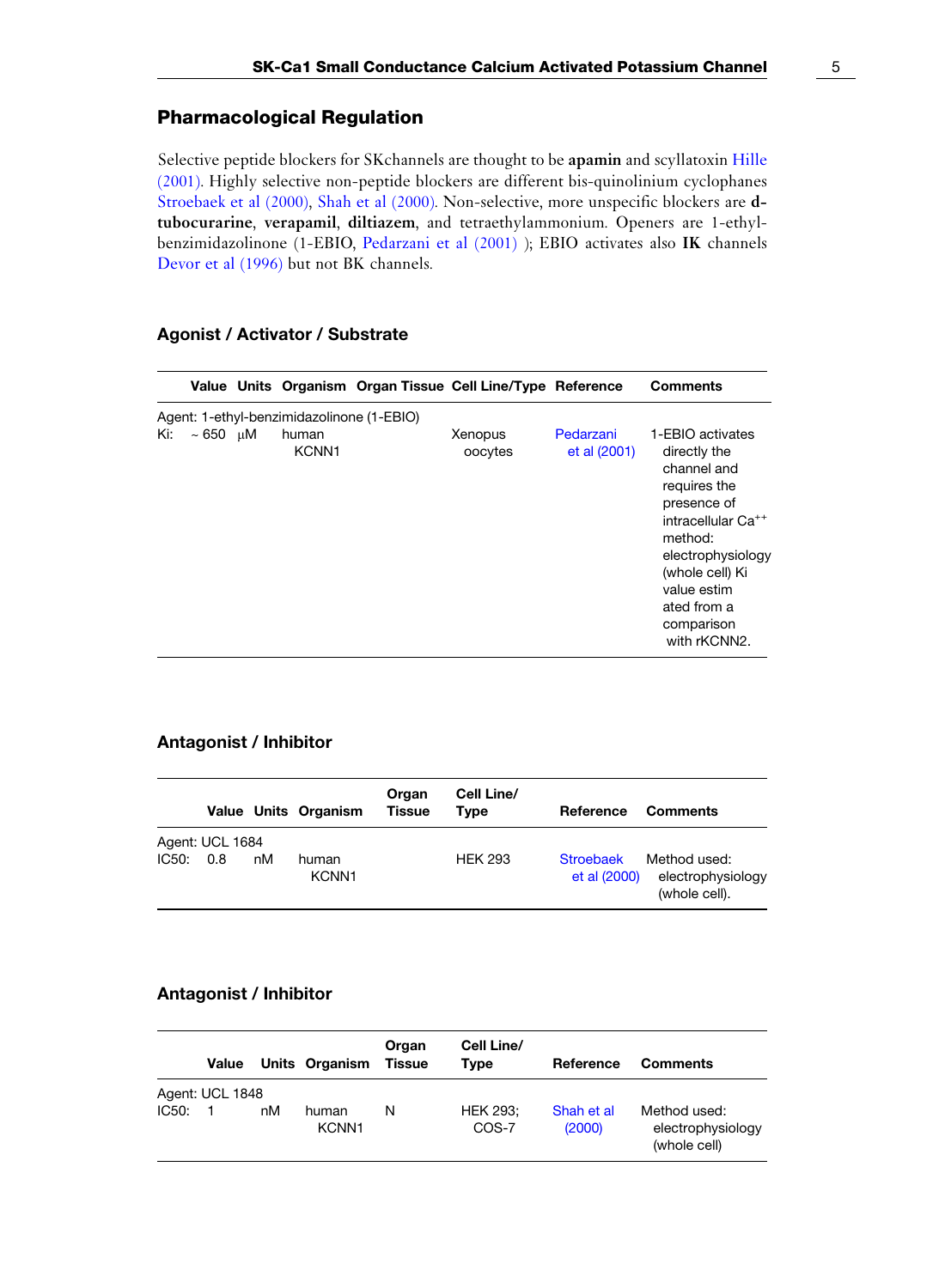### Antagonist / Inhibitor

|           | Value         | Units | Organism                   | Organ<br><b>Tissue</b> | Cell Line/<br><b>Type</b> | Reference                        | <b>Comments</b>                                   |
|-----------|---------------|-------|----------------------------|------------------------|---------------------------|----------------------------------|---------------------------------------------------|
| IC50: 3:8 | Agent: apamin | nM    | human<br>KCNN <sub>1</sub> |                        | <b>HEK 293:</b><br>COS-7  | <b>Stroebaek</b><br>et al (2000) | Method used:<br>electrophysiology<br>(whole cell) |

### Antagonist / Inhibitor

|            | Value         | Units | Organism                   | Organ<br><b>Tissue</b> | Cell Line/<br>Type | Reference              | <b>Comments</b>                                   |
|------------|---------------|-------|----------------------------|------------------------|--------------------|------------------------|---------------------------------------------------|
| IC50: >100 | Agent: apamin | nM    | human<br>KCNN <sub>1</sub> |                        | Xenopus<br>oocytes | Kohler et al<br>(1996) | method used:<br>electrophysiology<br>(whole cell) |

## Antagonist / Inhibitor

|       | Value                                       |    | Units Organism             | Organ<br>Tissue | Cell Line/<br><b>Type</b> | Reference                                                                  | <b>Comments</b>                                   |
|-------|---------------------------------------------|----|----------------------------|-----------------|---------------------------|----------------------------------------------------------------------------|---------------------------------------------------|
| IC50: | Agent: Leiurutoxin / scyllatoxin<br>80: 325 | nM | human<br>KCNN <sub>1</sub> |                 | COS-7                     | HEK-293. Stroebaek et al<br>$(2000)$ .<br><b>Shakkotai</b><br>et al (2001) | method used:<br>electrophysiology<br>(whole cell) |

### Antagonist / Inhibitor

|         | Value           | Units | Organism                   | Organ<br><b>Tissue</b> | Cell Line/<br>Tvpe | Reference                 | <b>Comments</b>                                   |
|---------|-----------------|-------|----------------------------|------------------------|--------------------|---------------------------|---------------------------------------------------|
| IC50: 6 | Agent: Lei-Dab7 | иM    | human<br>KCNN <sub>1</sub> |                        | COS-7              | Shakkotai<br>et al (2001) | method used:<br>electrophysiology<br>(whole cell) |

### Antagonist / Inhibitor

|       | Value                     | Units | Organism                   | Organ<br><b>Tissue</b> | Cell Line/<br>Tvpe | Reference                                       | <b>Comments</b>                                   |
|-------|---------------------------|-------|----------------------------|------------------------|--------------------|-------------------------------------------------|---------------------------------------------------|
| IC50: | Agent: dequalinium<br>400 | nM    | human<br>KCNN <sub>1</sub> |                        | HEK-293:<br>COS-7  | Stroebaek et al<br>(2000): Shah<br>et al (2000) | method used:<br>electrophysiology<br>(whole cell) |